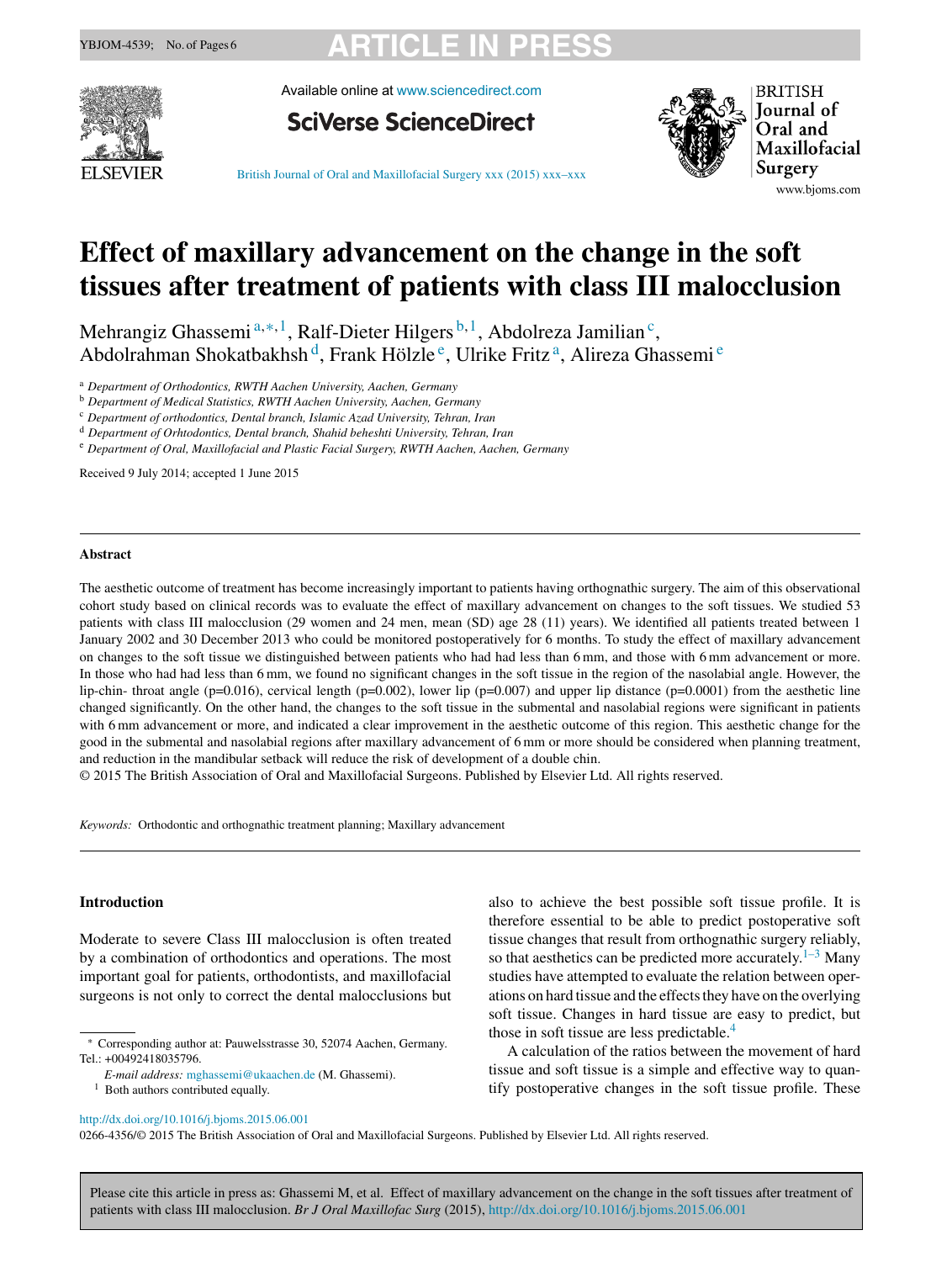ratios are used by prediction software programs to guide surgeons, orthodontists, and patients in making their decisions. Various studies have evaluated the precision of such computerised programs in predicting the postoperative profile with all possible surgical options.<sup>[5–7](#page-5-0)</sup> Chew<sup>8</sup> [fo](#page-5-0)und that movements of hard and soft tissue after bimaxillary surgery strongly correlated horizontally, but not vertically. However, Marsan et  $al<sup>9</sup>$  $al<sup>9</sup>$  $al<sup>9</sup>$  reported that movements of maxillary and mandibular soft and hard tissue correlated significantly in both horizontal and vertical directions after bimaxillary surgery. The study by Enacar et al<sup>[10](#page-5-0)</sup> suggested that the soft tissue responses to two-jaw surgery were similar to those of mandibular setback alone, with the exception of the changes in projection of the nasal tip, and the upper lip. Louis et  $al<sup>11</sup>$  $al<sup>11</sup>$  $al<sup>11</sup>$  found that in patients who had maxillary advancement with a Le Fort I osteotomy but without adjunctive nasal procedures, the superior rotation of the important soft tissue points occurred with horizontal movement of the maxilla, and the correlation coefficients showed a small relation between the soft:hard tissue ratios.

There are controversial studies about the amount of maxillary advancement and the resulting stability,  $12-14$  most of which show that the mean maxillary advancement was 6 mm. However, none of these studies discussed the effect of maxillary advancement on the submental region and the soft tissue. Our aim in the present study was to evaluate whether maxillary advancement of more or less than 6 mm would result in different changes to the soft tissue, which are critical to the aesthetic outcome. Based on previous studies $12-14$  we used the cutoff of 6 mm for maxillary advancement. The aesthetic outcome was assessed by the nasolabial angle, the aesthetics of the upper and lower lip, and the cervical length. We hypothesised that there would be no significant changes in the aesthetic outcome between the 2 groups.

### **Patients and methods**

We retrospectively studied 53 patients with skeletal Class III malocclusion (29 women and 24 men, mean (SD) age 28 (11) years) who were selected from the patients treated in our department between 1 January 2002 and 30 December 2012.

All the patients met the inclusion criteria of a *Wits* appraisal of <  $0^\circ$ , <sup>[15](#page-5-0)</sup> and Le Fort I advancement. No additional operations were done. Patients with cleft lip and palate and other congenital craniofacial anomalies were excluded.

Standard lateral cephalograms were available for only 48 patients, and we divided these into 2 groups based on the amount of their maxillary advancement. The first included 28 patients (13 women and 15 men) in whom it was less than 6 mm, and the second comprised 20 patients (14 women and 6 men) in whom it was 6 mm or more. Preoperative cephalograms were taken before the orthodontic treatment, and the postoperative films 6 months later, to ensure that postoperative swelling did not mask actual changes in the soft tissue. All radiographs were taken with the teeth in

centric occlusion and the lips in repose. The cephalograms were digitised using ONYX software (OnyxCeph Version 2.7.8, Image Instruments, Chemnitz, Germany) by one experienced examiner.

The landmarks measured included gonion angle, *Wits* appraisal, upper 1 inclination, lower lip to E-line, nasolabial angle, soft tissue facial angle, prominence of the nose, thickness and length of the upper lip, length of the lower lip, cervical length, lip-chin-throat angle, and upper lip to E-line [\(Fig.](#page-2-0) 1).

The reliability of the measurements was confirmed by randomly selecting 15 cephalograms before and after operation. The cephalograms were measured a second time by 2 other investigators unaware of the previous result. The SD of the error of each measurement was calculated by Dahlberg's formula<sup>16</sup> ( $\sqrt{\Sigma D2}$  /2N), where D is the difference between the first and the second measurement and N is the number of double measurements. The "values of error" study were within acceptable limits (less than 1 mm) [\(Table](#page-3-0) 1).

Because of the limited sample size and the observational character of our study, we have restricted our statistical evaluation to an independent samples *t* test. To assess the significance of the difference between the two groups (< 6 mm compared with 6 mm or more), an independent samples*t* test assuming inhomogeneity of variance was used.This causes adjusted degrees of freedom (df) for the *t* distribution according to Satterthwaite [\(Table](#page-3-0) 2). To assess the different distributions of the two groups by sex, we used Fisher's exact test [\(Table](#page-3-0) 2).

### **Results**

The 48 eligible patients who underwent orthodontic and orthognathic treatment for ClassIII malocclusion had a mean (SD) maxillary advancement of 5.4 (3.1) mm, and the position of the maxilla was changed by a maximum of 12.7 mm and a minimum of 3.8 mm.

The soft tissue balance differed significantly relative to differences in the change at point A between patients with <6 mm advancement and those in whom it was 6 mm or more( $p= 0.0001$ ). The *Wits* appraisal also changed significantly in the two groups. The mean (SD) distance of the upper lip changed by 2.3 (2.2) mm in the less than 6 mm group and by 5.9 (3.2) mm in the 6 mm or more group.

The distance of the lower lip to the aesthetic line also changed significantly depending on the advancement  $(p=0.0072)$ . In patients in whom it was less than 6 mm, the mean (SD) difference was -0.88 (9.7) mm, and in patients in whom it was 6 mm or more it was 9 (15.3) mm. The cervical length also differed significantly (p=0.001) between the 2 groups [\(Table](#page-3-0) 2).

The prominence of the nose changed significantly in the 2 groups (0.005). The mean (SD) change of the lip-chin-throat angle was  $0.9 (9.8)°$  in the less than 6 mm group. When the movement was 6 mm or more, the change was  $3.95$  (15.5) $^{\circ}$ .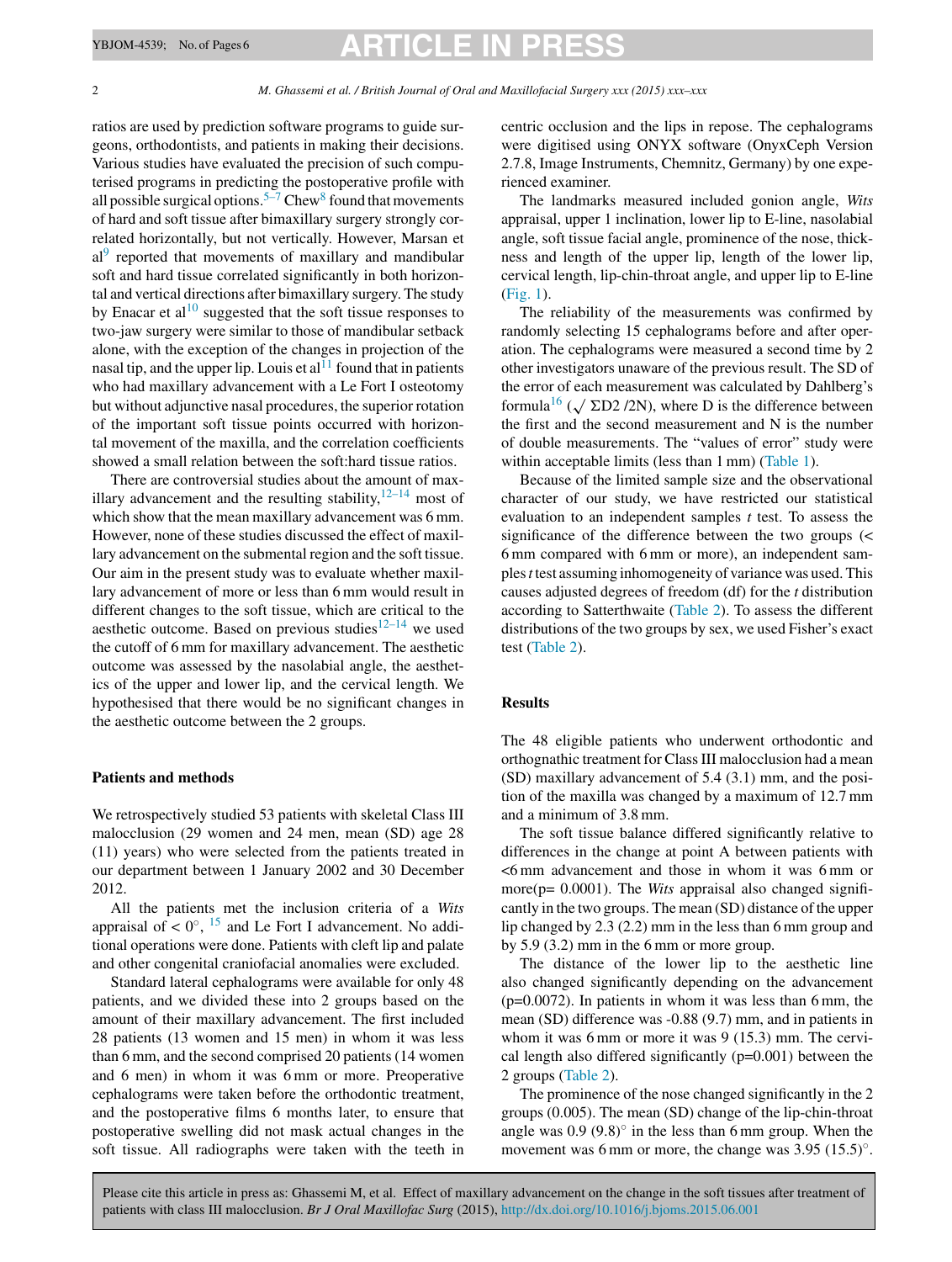*M. Ghassemi et al. / British Journal of Oral and Maxillofacial Surgery xxx (2015) xxx–xxx* 3

<span id="page-2-0"></span>

Fig. 1. Tracing of hard and soft tissue (gonion angle, mandibular inclination, upper 1inclination, lower lip to E-line, nasolabial angle, soft tissue facial angle, nose prominence, upper lip thickness, upper lip length, lower lip length, cervical length, lip chin throat angle, facial contour, and upper lip to E-line).

These changes were significantly associated with the baseline measurement and the horizontal skeletal change ( $p= 0.015$ ).

Changes in the gonion angle are shown in [Table](#page-3-0) 2. There is no significant difference between the A point changes and the gonion angle between the 2 groups (p=0.984). The mean (SD) change in the soft tissue facial angle in patients with  $<$ 6 mm was - 0.55 (2.5) $\degree$  and in patients with 6 mm or more advancement - 0.90 (3.3)◦. There was no significant change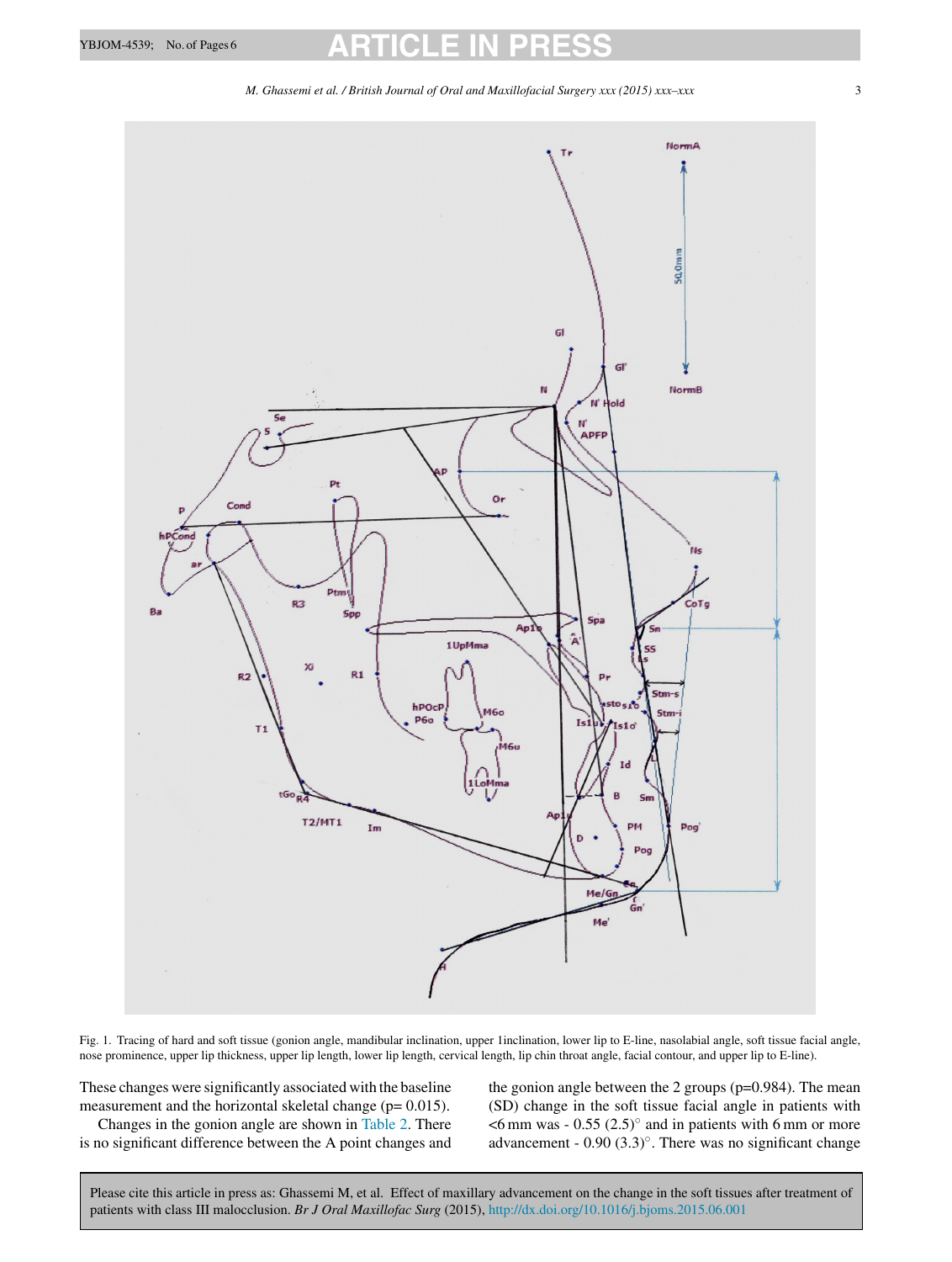<span id="page-3-0"></span>4 *M. Ghassemi et al. / British Journal of Oral and Maxillofacial Surgery xxx (2015) xxx–xxx*

Table 1 Mean (SD) values of selected cephalometric variables before and after operation with.

| Variables                      | Preoperatively | Postoperatively | Dahlberg's<br>SD of error |
|--------------------------------|----------------|-----------------|---------------------------|
| $SNA(^{\circ})$                | 78(4.9)        | 83(4.6)         | 0.8                       |
| SNB $(^{\circ})$               | 81(4.49)       | 80.5(3.45)      | 0.79                      |
| Wits appraisal (mm)            | $-9.5(4.23)$   | $-3.0(2.86)$    | 0.75                      |
| Gonion angle $(°)$             | 127.5(8.69)    | 128(8.19)       | 0.69                      |
| Maxillary<br>inclination $(°)$ | 34.61 (6.8)    | 34.76(6.44)     | 0.78                      |
| Upper 1 inclination<br>(°)     | 105.61(7.61)   | 104.88(5.80)    | 0.81                      |
| Lower lip to E-line<br>(mm)    | $-8.3(3.3)$    | $-5.7(3.7)$     | 0.51                      |
| Nasolabial angle               | $-2.5(3.3)$    | $-3.4(3)$       | 0.78                      |
| Soft tissue facial<br>angle    | 110(12.5)      | 100.6(12.2)     | 0.8                       |
| Upper lip thickness<br>(mm)    | 18.2(3.5)      | 16.5(3.3)       | 0.51                      |
| $Pg'$ (mm)                     | 13(3)          | 13(4)           | 0.7                       |
| Upper lip length<br>(mm)       | 21.9(4.3)      | 23.7(4.4)       | 0.4                       |
| Lower lip length<br>(mm)       | 46.5(7.5)      | 48.1(6.1)       | 0.6                       |
| Cervical length<br>(mm)        | 50.6(10)       | 47.9 (10)       | 0.72                      |
| Lip-chin-throat<br>angle       | 50.6(10)       | 47.9 (10)       | 0.77                      |
| Upper lip to E-line<br>(mm)    | $-8.3(3.3)$    | $-5.7(3.7)$     | 0.74                      |

Dahlberg's SD of error for each variable.

of the soft tissue facial angle in the 2 groups (p=0.686) (Table 2).

The mean (SD) change in the thickness of the upper lip was an anterior movement of - 0.9 (3.5) in patients with a  $<$ 6 mm advancement and  $-2.6$  (3.7) in patients in whom it was 6 mm or more. This was not significant (p=0.129). The length of the lower lip did not change significantly in relation to the degree of advancement (p=0.418), and neither did the length of the upper lip (p=0.634) (Table 2).

### **Discussion**

The modern treatment of orthognathic deformities requires planning of treatment by the orthodontist and the orthognathic surgeon together, and should be initiated at the patient's first presentation. The aesthetic outcome is important, and the possible change in the soft tissues as a result of changes in the hard tissue should be considered during planning. How to achieve optimal facial aesthetics has interested many research workers from different disciplines,  $17$ as it influences the social and psychological development of patients and can have an important role in their interper-sonal relationships.<sup>[18,19](#page-5-0)</sup> Many factors such as nose, lips, chin, and cervical length have a fundamental influence on the aesthetic outcome. Ho et al.,  $20$  showed that the chin is a key aesthetic unit that contributes to the balance and harmony of the lower third of the face. The lip-chin-throat angle and the cervical length are also important in aesthetics and should be considered at the same time. However, the change in the lip-chin-throat angle that depends on the degree of maxillary advancement has not often been taken into account in previous publications. $21$ 

The main purpose of this study was to find out what effect maxillary advancement had on the nasolabial area, the aesthetics of the lip, and the submental region. It should be noted that various types of bias can affect observational studies. We had no performance bias because we used the same surgical methods, whereas attrition bias was present.

In general, it is difficult to assess the degree of bias in the study results. Of course the randomisation of patients to the extent of maxillary advancement is not possible. To validate the measurements (which may show considerable variation)

### Table 2

Mean (SD) soft tissue cephalometric index in relation to amount of maxillary advancement *(t* test for inhomogeneous variances), comparison of groups within sex (Fisher's exact test).

|                               | Mean (SD) differences:<br>maxillary advancement<br>$< 6$ mm (n=28) | Mean (SD) differences:<br>maxillary advancement<br>6 mm or more $(n=20)$ | $(t)$ $(df)$   | p Value |
|-------------------------------|--------------------------------------------------------------------|--------------------------------------------------------------------------|----------------|---------|
| Sex (F/M)                     | 13/15                                                              | 14/6                                                                     | $-0.35$        | 0.725   |
| Age (years)                   | 30.42 (11.59)                                                      | 28.80(8.96)                                                              | 0.55(45.65)    | 0.586   |
| Gonion angle                  | 0.48(5.33)                                                         | 0.45(5.28)                                                               | 0.02(41.31)    | 0.984   |
| <i>Wits</i> appraisal $(°)$   | 4.8(3.01)                                                          | 8.5(4.4)                                                                 | $-3.18(31.51)$ | 0.003   |
| Upper 1 inclination $(°)$     | $-2.07(7.2)$                                                       | 0.15(6.33)                                                               | $-1.12(43.63)$ | 0.268   |
| Lower lip to $E$ -line $(mm)$ | 0.18(2.6)                                                          | 2.25(2.35)                                                               | $-2.82(43.29)$ | 0.007   |
| Nasolabial angle              | $-5.44(8.45)$                                                      | $-5.6(10.27)$                                                            | .06(36.19)     | 0.954   |
| Soft tissue facial angle      | $-.55(2.50)$                                                       | $-0.90(3.32)$                                                            | 0.39(33.92)    | 0.699   |
| Nose prominence               | $-1.29(2.30)$                                                      | $-3.10(1.83)$                                                            | 2.99 (44.72)   | 0.005   |
| Upper lip thickness (mm)      | $-0.88(3.46)$                                                      | $-2.55(3.74)$                                                            | 1.55(39.21)    | 0.129   |
| Upper lip length (mm)         | 1.22(2.62)                                                         | 1.75(4.86)                                                               | $-0.44(27.13)$ | 0.634   |
| Lower lip length (mm)         | $-0.62(4.1)$                                                       | $-2.05(6.87)$                                                            | 0.88(28.92)    | 0.418   |
| Cervical length (mm)          | $-1.00(5.6)$                                                       | 4.10 (4.49)                                                              | $-3.43(44.77)$ | 0.001   |
| Lip chin throat angle         | 7.00(2.12)                                                         | 10.16(10)                                                                | $-2.55(24.73)$ | 0.015   |
| Upper lip to E-line (mm)      | 2.29(2.16)                                                         | 5.9(3.17)                                                                | $-4.38(31.56)$ | 0.0001  |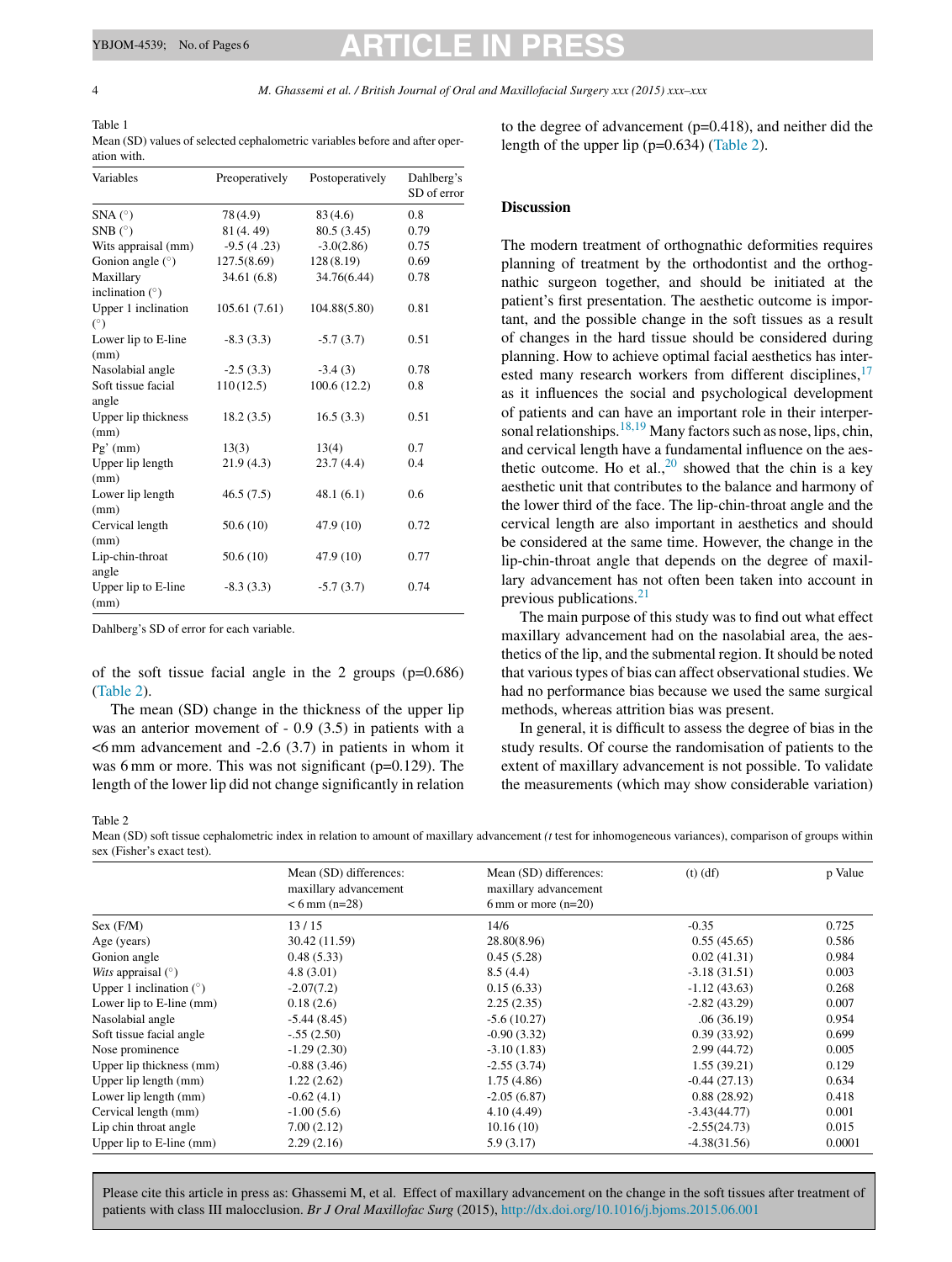

Fig. 2. Tracing of hard and soft tissue before and after maxillary advancement of more than 6 mm.

we calculated the SD of error using Dahlberg's formula.<sup>[16](#page-5-0)</sup> Because of the limited size of the sample we were not able to account for confounding variables by doing a multivariate analysis. However, compared with other studies<sup>[20](#page-5-0)</sup> our welldefined sample enrolled over such a long period makes it an important clinical group.

Cervical length is important because of the possibility of creating a double chin, which is aesthetically unpleasant. In our study the only operation done was maxillary advancement. As other studies have shown, the mandible moves forward after the anterior and cranial movement of the maxilla.<sup>[22](#page-5-0)</sup> However, one of our goals was to show the relation between the change in the cervical length and the lower lip on the one hand, and the degree of maxillary movement on the other. Fig. 2 shows the influence of maxillary advancement on the cervical length and the aesthetics of the lower lip. The preoperative cervical length was similar in both groups, whereas postoperatively it clearly increased in the group with advancement of 6 mm or more.

There were significant changes in the lip-chin-throat angle in the 2 groups. The mean (SD) change was  $7.0(2.1)°$  if the maxilla was advanced less than 6 mm, and  $10.2$  (4.5) $\degree$  if the advancement was 6 mm or more [\(Table](#page-3-0) 2).

Modern treatment of Class III deformity consists of maxillary advancement and mandibular setback, and the amount of repositioning of any jaw can influence its functional, aesthetic, and long-term stability. Lim et  $al<sup>19</sup>$  $al<sup>19</sup>$  $al<sup>19</sup>$  pointed out that the impact of changes in the soft tissue after mandibular setback were more in the lower lip and chin than in the upper lip and corner of the mouth. The generation of a double chin should be considered, depending on the amount of movement of the jaw, and the treatment should not be based purely on the findings of the cephalogram.

Until 2005, our correction of Class III malocclusion was focused primarily on mandibular setback (as far as possible) and advancing the maxilla to compensate for the rest. The main rationale for planning treatment was the cephalographic findings. We increasingly adapted the amount of movement of the jaw to the anatomical findings and the actual deformity on the one hand, but aimed for optimum aesthetic and functional outcome on the other. We adapted the amount of movement of the jaw individually, not only based on the cephalograms. As suggested by Arnett et al,  $17$ we should consider a combination of clinical, facial, and soft tissue cephalometry as effective guidance to the treatment not only of occlusion but also the face in three dimensions, so improving the aesthetic outcome. We also considered the shape and the size of the nose, the nasolabial angle, the chin, and the cervical region. Our study has clearly shown the improving effect of maxillary advancement on submental aesthetics. Many recent studies have suggested bimaxillary surgery as the best option for Class III deformity for different reasons. $21$ 

One reason is an appreciable increase in the width of the airway postoperatively, which is beneficial to the patient, whereas the opposite could prove detrimental. We think that if this fact is ignored in planning treatment, it will also result in an undesired effect on the submental region, which may require additional procedures such as liposuction.<sup>[17](#page-5-0)</sup> A double-jaw operation increases the amount of maxillary advancement and will reduce the need for extensive mandibular setback. Reduced mandibular setback can influence the aesthetic and functional outcome, as shown in this and other studies, by respecting anatomical feasibility. This has also been shown to give better long-term stability. <sup>[22–24](#page-5-0)</sup> However, we need greater scope to show the long-term stability in these 2 different groups.

### **Conflict of Interest**

We have no conflict of interest.

## **Ethics statement and confirmation of patients' permission**

Not required.